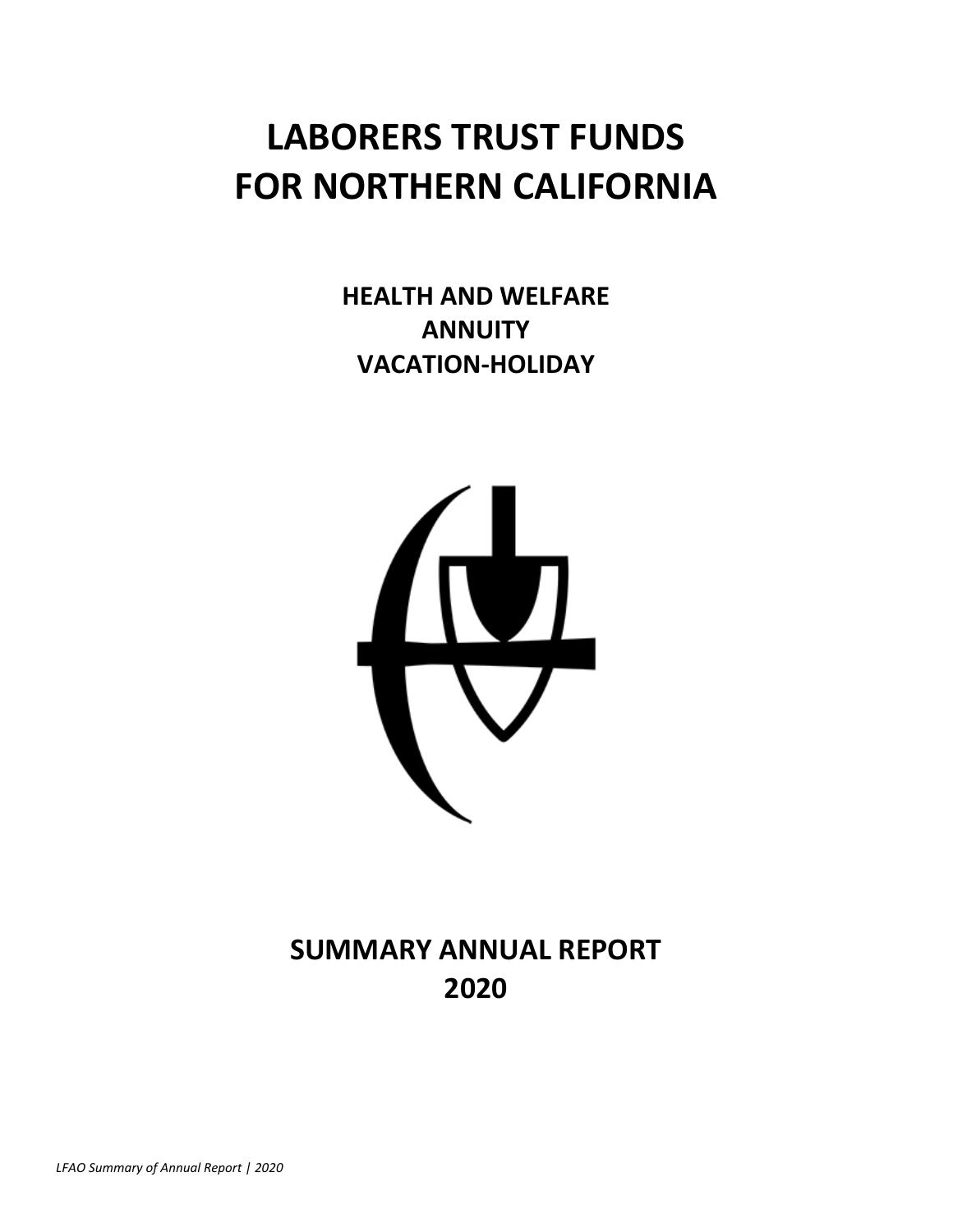# **LABORERS HEALTH AND WELFARE TRUST FUND FOR NORTHERN CALIFORNIA SUMMARY ANNUAL REPORT 2020**

This is a summary of the annual report of the Laborers Health and Welfare Trust Fund for Northern California, 94-1235152, for the year ended May 31, 2020. The annual report has been filed with the Employee Benefits Security Administration, as required under the Employee Retirement Income Security Act of 1974 (ERISA).

The Board of Trustees of the Laborers Health and Welfare Trust Fund for Northern California has committed itself to pay certain medical, dental, optical, prescription drug, vision, death, and disability benefit claims incurred under the terms of the Plan.

#### **INSURANCE INFORMATION**

The plan has contracts with Claremont EAP, Delta Dental of California, Kaiser Foundation Health Plan Inc., Newport Dental Plan, Prime Care Dental Plan, United Healthcare Insurance Company, and Anthem Blue Cross Life and Health Insurance Company to pay certain behavioral health, medical, and dental claims incurred under the terms of the Plan. The total premiums paid for the plan year ended May 31, 2020 were \$132,102,334.

#### **BASIC FINANCIAL STATEMENT**

The value of plan assets, after subtracting liabilities of the plan, was \$369,547,453 as of May 31, 2020, compared to \$333,304,443 as of June 1, 2019. During the plan year the plan experienced an increase in its net assets of \$36,243,010. This increase includes unrealized appreciation or depreciation in the value of plan assets; that is, the difference between the value of the plan's assets at the end of the year and the value of the assets at the beginning of the year or the cost of assets acquired during the year. During the plan year, the plan had total income of \$407,237,121, including employer contributions of \$362,524,040, employee contributions of \$14,910,358, realized gains of \$5,193,234 from the sale of assets, earnings from investments of \$14,432,745 and other income of \$10,176,744.

Plan expenses were \$370,994,111. These expenses included \$17,324,069 in administrative expenses and \$353,670,042 in benefits paid to participants and beneficiaries.

#### **YOUR RIGHTS TO ADDITIONAL INFORMATION**

You have the right to receive a copy of the full annual report, or any part thereof, on request. The items listed below are included in that report:

- 1. An accountant's report;
- 2. Financial information and information on payments to service providers;
- 3. Assets held for investment;
- 4. Transactions in excess of 5% of plan assets;
- 5. Insurance information including sales commissions paid by insurance carriers; and
- 6. Information regarding any common or collective trusts, pooled separate accounts, master trusts, or 103-12 Investment entities in which the plan participates.

To obtain a copy of the full annual report, or any part thereof, write or call the administrative office of the Laborers Health and Welfare Trust Fund for Northern California, at 220 Campus Lane Fairfield, CA 94534, telephone 707-864-2800. The charge to cover copying costs will be \$62.00 for the full annual report, or \$.25 per page for any part thereof.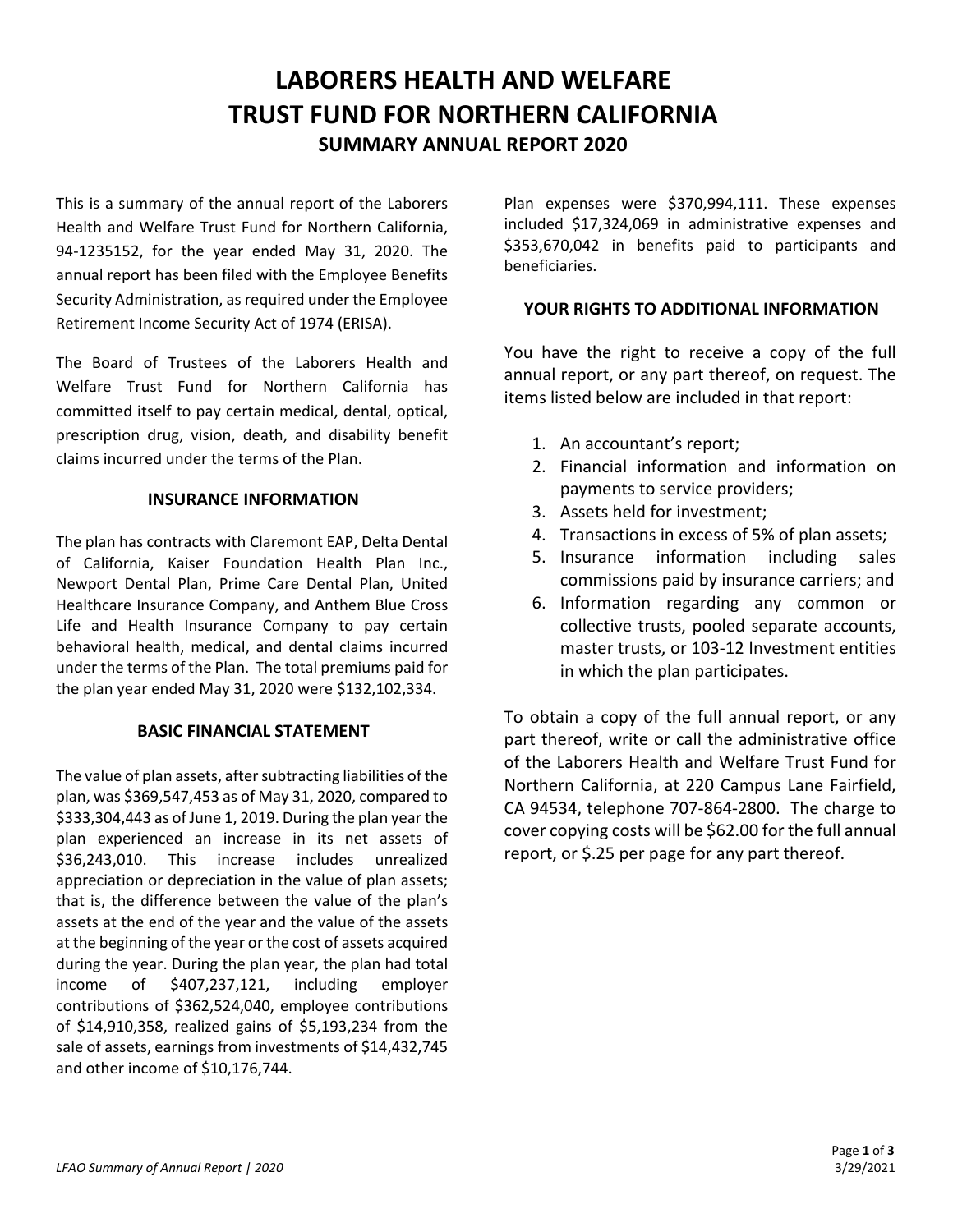# **LABORERS ANNUITY PLAN FOR NORTHERN CALIFORNIA SUMMARY ANNUAL REPORT 2020**

This is a summary of the annual report for Laborers Annuity Plan for Northern California, 94-6277608, Plan 002, for the year ended May 31, 2020. The annual report has been filed with the Employee Benefits Security Administration, as required under the Employee Retirement Income Security Act of 1974 (ERISA).

#### **BASIC FINANCIAL STATEMENT**

Benefits under the plan are provided by a trust fund. Plan expenses were \$27,045,472. These expenses included \$3,223,561 in administrative expenses and \$23,821,911 in benefits paid to participants and beneficiaries. A total of 72,586 persons were participants in or beneficiaries of the plan at the end of the plan year, although not all of these persons had yet earned the right to receive benefits.

The value of plan assets, after subtracting liabilities of the plan, was \$865,399,855 as of May 31, 2020, compared to \$713,594,525 as of June 1, 2019. During the plan year the plan experienced an increase in its net assets of \$151,805,330. This increase includes unrealized appreciation or depreciation in the value of plan assets; that is, the difference between the value of the plan's assets at the end of the year and the value of the assets at the beginning of the year or the cost of assets acquired during the year. The plan had total income of \$178,850,802, including employer contributions of \$134,140,499, gains of \$9,314,018 from the sale of assets, earnings from investments of \$35,133,383 and other income of \$262,902.

#### **MINIMUM FUNDING STANDARDS**

Enough money was contributed to the plan to keep it funded in accordance with the minimum funding standards of ERISA.

#### **YOUR RIGHTS TO ADDITIONAL INFORMATION**

You have the right to receive a copy of the full annual report, or any part thereof, on request. The items listed below are included in that report:

- 1. An accountant's report;
- 2. Financial information and information on payments to service providers;
- 3. Assets held for investment;
- 4. Transactions in excess of 5% of plan assets;
- 5. Insurance information including sales commissions paid by insurance carriers; and
- 6. Information regarding any common or collective trusts, pooled separate accounts, master trusts or 103-12 investment entities in which the plan participates.

To obtain a copy of the full annual report, or any part thereof, write or call the office of the Laborers Funds Administrative Office of Northern California, Inc., who is the plan administrator, at 220 Campus Lane, Fairfield, CA 94534, telephone (707) 864- 2800. The charge to cover copying costs will be \$58.75 for the full annual report, or \$.25 per page for any part thereof.